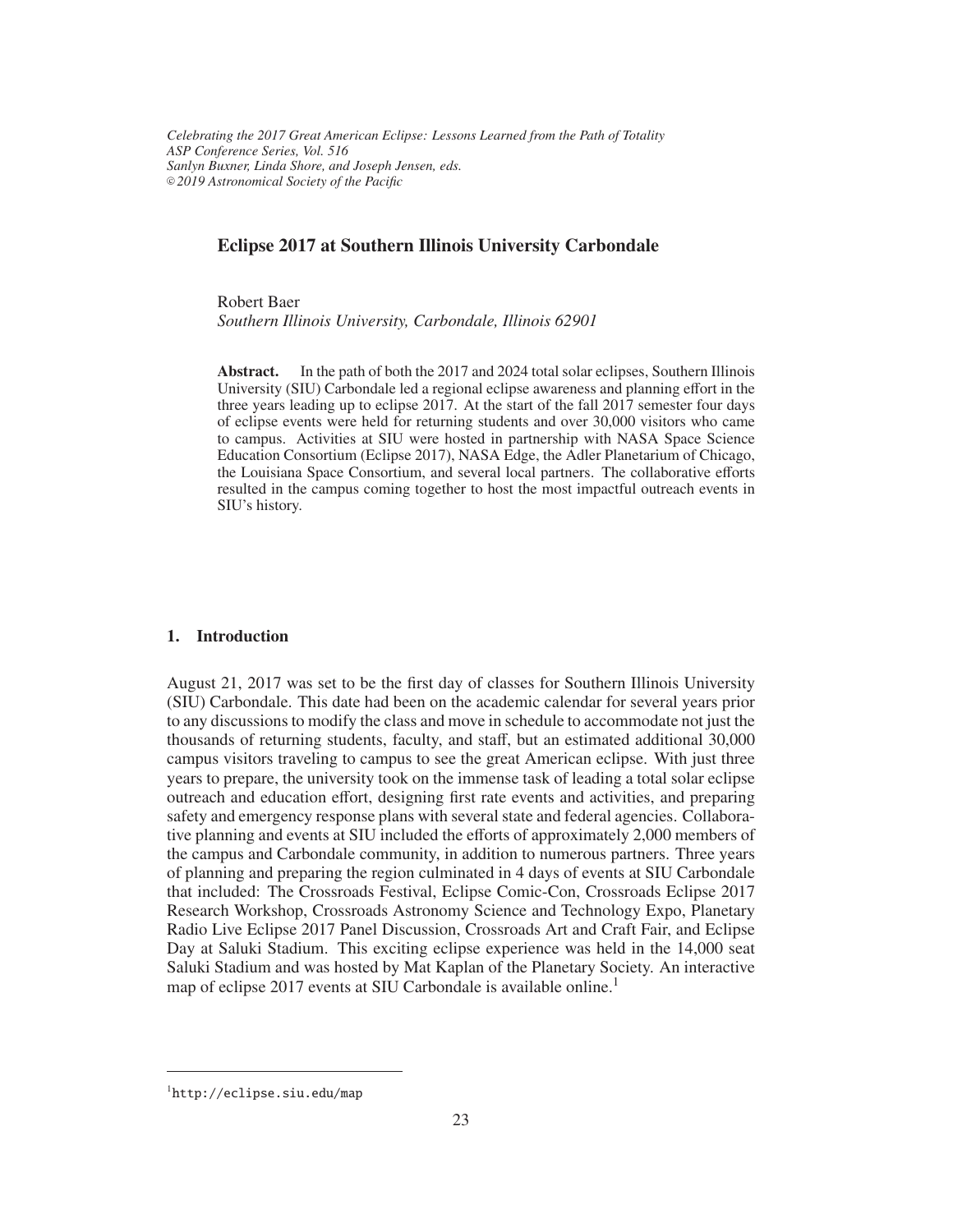## 2. Three Years to Plan

#### 2.1. Initial Planning

Planning on campus formally began with the Southern Illinois Eclipse 2017 - 2024 steering committee forming in fall 2014. The committee included broad campus and community representation with each committee member being in charge of a subcommittee in their area of responsibility. Committee efforts were divided so that eclipse awareness and education could proceed simultaneously with promotion, events, safety, and security planning. Planning was continually pushed forward by the need to stay on our own timeline for campus events while assisting with regional preparedness and participating in broader state and national planning.

SIU strived to stay at the forefront on eclipse planning and took seriously the warning messages that came out of the early American Astronomical Society (AAS) Eclipse 2017 workshops of potential disaster for communities that failed to plan. The message applied to all communities in the eclipse path, but was especially important for locations such as SIU and surrounding communities. We were not just in the path; the extended campus included property on the center-line of the path within a mile of the point of Greatest Duration as shown on Xavier Jubier's solar eclipse maps.<sup>2</sup> Drawing additional attention to the region were maps and media stories noting the intersection of the  $2017$  and  $2024$  eclipses.<sup>3,4</sup> The eclipse path centerlines intersect just over Cedar Lake south of Carbondale, and drew public speculation from people searching for deeper meaning in this natural occurrence. The challenge for our campus was not how to get people's attention and bring them to the region, it was how to accommodate a large number of visitors in a safe and responsible manner. University planning concentrated on creating events and spaces that could best handle the expected crowds. Initial collaboration between the SIU College of Science, University Events, and the Athletics department drew on the experience of staff responsible for hosting a broad range of successful events at SIU.

Collaboration with the SIU Athletics department focused on using the recently remodeled and well equipped campus athletics facilities and surrounding areas for the bulk of public eclipse observation areas. An effort was made to create a mix of open and reserved spaces to accommodate different populations using the spacious campus. A great amount of thoughtful discussion, with guidance from campus leadership, built a strategy to host eclipse events in a fiscally responsible manner. Pricing for activities was established on a cost recovery basis. An emphasis was placed on keeping costs low while still offering several free areas. The standard ticket price for a seat in the stadium was \$25 for general public, \$5 for students through group sales, with 1,500 free tickets going to SIU students. The tickets granted access to the stadium, all programming, and a large observation area where visitors were permitted to setup their own equipment for the day.

<sup>2</sup>http://xjubier.free.fr/en/site\_pages/solar\_eclipses/TSE\_2017\_GoogleMapFull.html

<sup>3</sup>https://fox2now.com/2017/07/14/carbondale-il-at-center-of-not-one-but-twototal-solar-eclipses/

<sup>4</sup>https://nationaleclipse.wordpress.com/2016/06/28/x-marks-the-spot-two-totalsolar-eclipses-in-seven-years/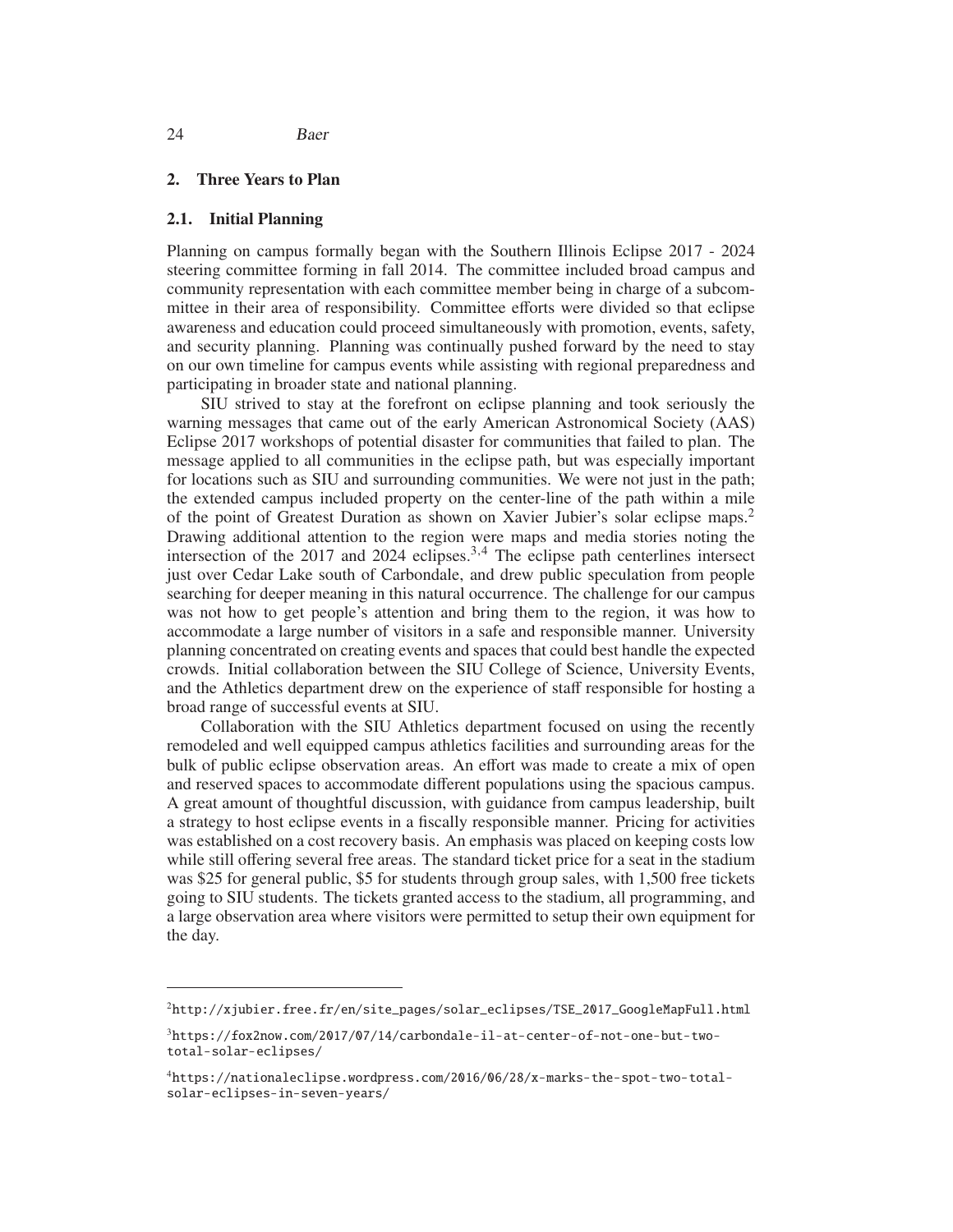About 3,000 group sales student tickets were sold to schools bringing student groups to the stadium on eclipse day. School groups visiting the stadium were given complimentary bus parking in an area within easy walking distance to the stadium. We marketed the stadium primarily to high school groups although properly chaperoned student groups of all ages were welcomed.

In order to support the expected volume of additional people coming to campus, we established additional parking for approximately 6,000 cars and 60 busses. The bulk of the capacity was created by the university farms using 27 acres of field and pasture ground. The city of Carbondale established additional low cost parking for 5,600 cars and worked with SIU to coordinate city and campus shuttles to events. Campus parking lots were designed with single point entrance and multiple exits to allow quick traffic outflow following events.

### 2.2. Partnerships and Volunteers

In planning the large-scale outreach events at SIU, it was critical to form partnerships with outreach professionals and groups willing to participate in activities before and on eclipse day. Partners who wanted to participate in events in a mutually beneficial way and take part in collaborative planning were sought out. This effort resulted in partnering with groups such as the Adler Planetarium, The American Astronomical Society (AAS), The Louisiana Space Consortium (LaSpace), NASA Space Science Education Consortium (Eclipse 2017), NASA Edge, the Planetary Society, The Astronomical Association of Southern Illinois, The Citizen CATE Experiment, The Science Center of Southern Illinois, Augustana College, Rend Lake College, College of Dupage, Hack SI, Girl Scouts, Earth-to-Sky Illinois, Shadow Chasers (High Altitude Balloon Adventures) and the Boys and Girls Club of Carbondale. The number and variety of partners allowed us to create truly diverse eclipse events. Future eclipse planners should strive to forge diverse partnerships with groups that complement their goals and strengthen their planning process. Performing an analysis of your group's strengths and weaknesses can help identify what types of partnerships are needed.

#### 2.3. Promotion and Media Engagement

Eclipse education and event promotion information was often combined to make the best use of resources. The SIU eclipse glasses, which were in very high demand, included information on contact times, GPS coordinates of our main observation location, and links back to the SIU eclipse website, eclipse.siu.edu. Information about the eclipse was included in the admissions mailings to students coming to campus in 2016 and 2017. The university worked closely with the Regional Offices of Education (ROEs) to coordinate eclipse workshops for schools and teachers. Eclipse workshops were also provided to local and regional community organizations. Support was provided through a Julena Steinheider Duncombe Mini-Grant for an eclipse education and safety workshop for the Boys and Girls Club of Carbondale, whose members then served as eclipse ambassadors on the day of the eclipse at Saluki Stadium.

Media engagement added to the excitement of the eclipse. We worked closely with several media organizations to not only get the word out about eclipse events, but also educate the public on eclipse observation safety. During initial interviews with the media, a combination of materials from SIU, NASA, and AAS was handed out. This included consistent national information on the eclipse across the U.S., as well as a fact sheet on the SIU eclipse. Over two years, this built a very consistent message so that the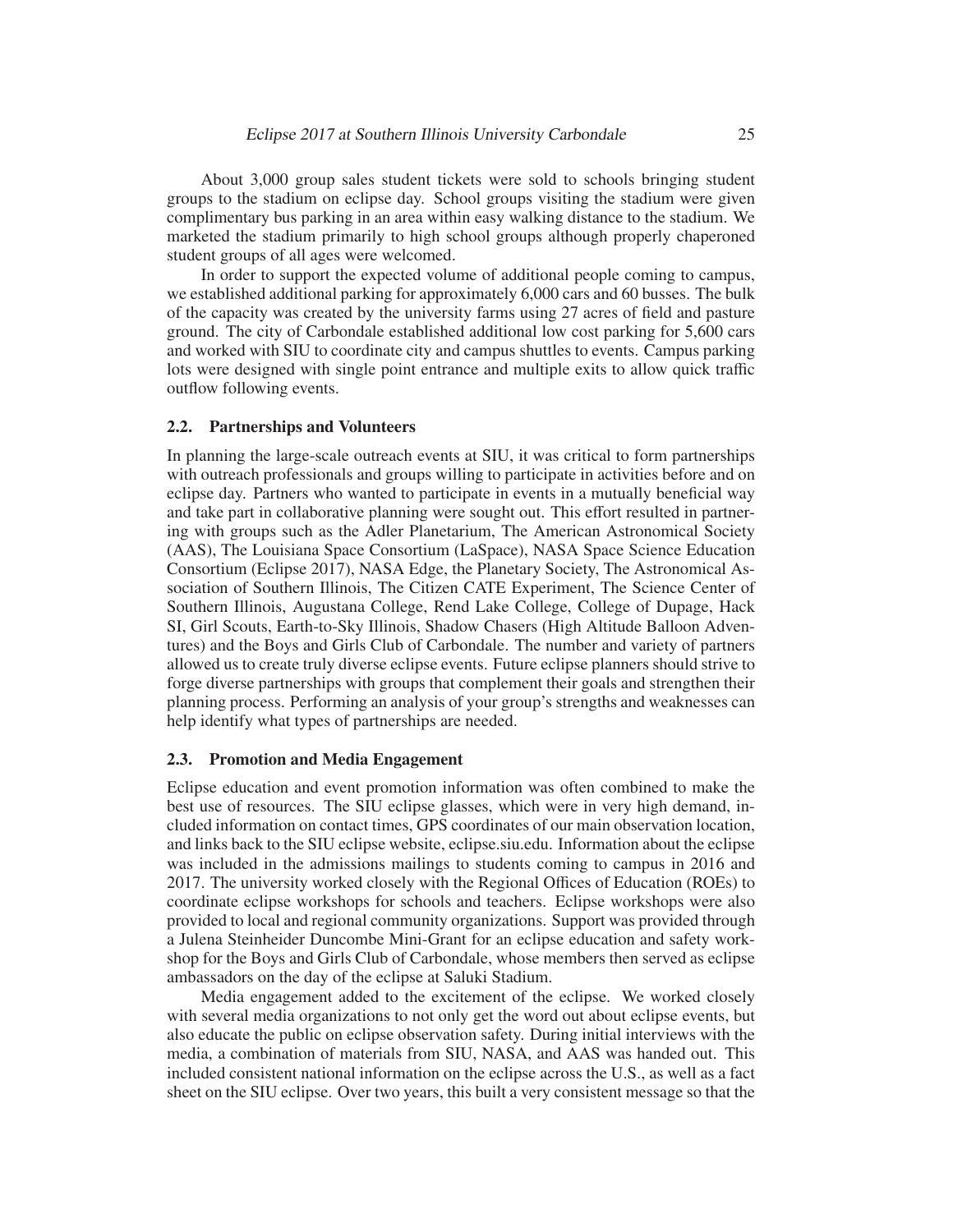majority of local reporters were very well versed on the eclipse and it had the effect of helping to calm public rumors and concerns. Local media was very well prepared over two years of covering local eclipse workshops and planning, with the national media coming into the eclipse participation later. The strategy that worked best for national media was to partner with a science correspondent for their live eclipse day broadcast.

## 2.4. Practice Events

Despite the fact that SIU would see two total solar eclipses in 2017 and 2024, the 2017 eclipse was in no way a practice run. In preparation for the large eclipse events being planned for SIU, smaller events with local partners using SIU athletics facilities were organized and carried out. The first opportunity to do this was the Spring 2015 Illinois State Science Fair during which an astronomy observation and movie event for 600 visitors was carried out in Saluki Stadium. The event, co-hosted by SIU Physics Department, the Astronomical Association of Southern Illinois, and SIU Athletics, provided the opportunity to experience a large stadium event. The next opportunity was the September 27, 2015 total lunar eclipse. The main event was an observation of the moon and visible planets on the stadium field combined with showings of two sciencethemed movies. The event was kicked off with a VIP reception in the Saluki Stadium Club, similar to what was being planned for the total solar eclipse. This was a "prime time" lunar eclipse, occurring around 8pm on a fall evening. Key to the success of the event was monitoring the weather and using social media to communicate up to date information to the public.

An estimated 5,000 people attended, which was much larger than the amount that typically shows up to just a movie or just an astronomy observation. The artificial turf athletics field was able to handle a heavy rain the afternoon prior to the event and still hosted a comfortable observation. Despite standing in long lines for telescopes, everyone at this event was smiling and enjoying themselves. The crowd loved the event format, and more importantly, the event demonstrated a proof of concept to campus leadership for a large astronomy outreach event.

Event planners for the 2024 total solar eclipse should use smaller scale events in the years prior to the eclipse to develop partner relationships and build their capacity to host a large event. Look for astronomy events that hold particular interest such as the total lunar eclipse of May 16, 2022,<sup>5</sup> or the October 14, 2023<sup>6</sup> annular solar eclipse. While the entire country sees a partial solar eclipse in 2023, communities in path of annularity through southern Texas have a better opportunity to use this annular eclipse to prepare for and promote the upcoming 2024 total solar eclipse.

## 2.5. Facilities, Infrastructure, and Lodging

When choosing facilities for eclipse events, it is important for planners to con-sider what is available and what has worked well in their area for past events. Realize that most venues managers will have never held an eclipse observation before, and the concept will be foreign. Once you decide on a theme for the event and identify possible venues, it is helpful to draw parallels between the eclipse event and successful events that the venue has hosted in the past. SIU chose our main event, Eclipse Day at Saluki

<sup>5</sup>https://eclipse.gsfc.nasa.gov/LEplot/LEplot2001/LE2022May16T.pdf

<sup>6</sup>https://eclipse.gsfc.nasa.gov/SEsearch/SEsearchmap.php?Ecl=20231014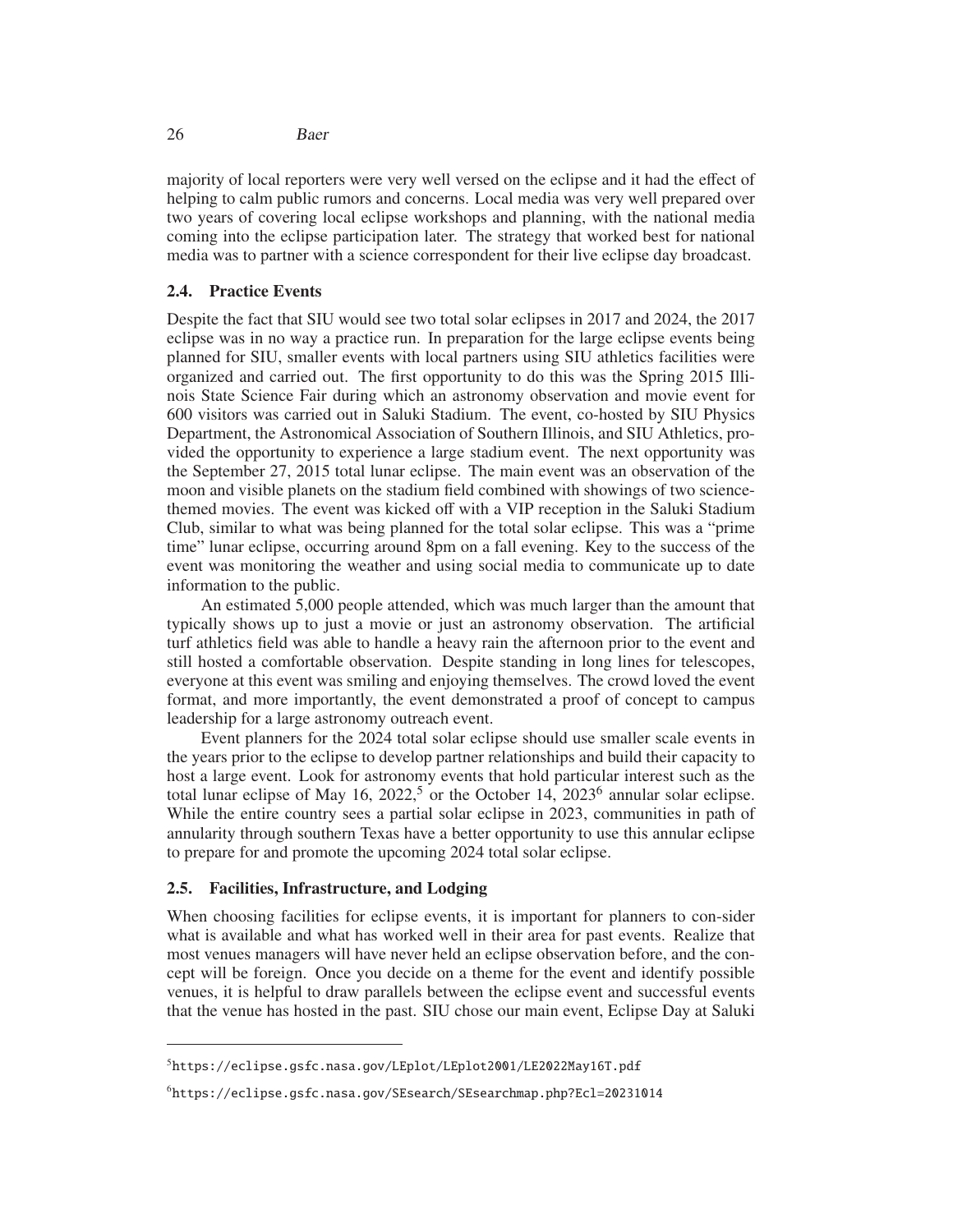Stadium to have the feel of a sports event with coverage of it by NASA Edge similar to a college football pre-game show.

SIU athletics had a demonstrated ability to handle large event crowds and the staff had a broad range of capabilities in event promotion, production, and coverage. The athletics department had existing relationships with several campus units as well as external vendors and media. Saluki Stadium was laid out almost perfectly for a large capacity crowd to observe this eclipse from the stadium seats. Observing shadow lines in the stadium on August 21 of 2015 and 2016 allowed us to remove from the sales pool a relatively low number of seats that would not see totality. Adjacent to the stadium is the SIU arena, which housed the Crossroads Astronomy, Science, and Technology (CAST) Expo. This two-day expo gave visitors a climate controlled environment on a hot eclipse day and served as a backup rain venue. Although equipment reservations were made two years in advance, last minute additions required quick prioritization decisions to be made by the experienced facility coordinators.

Ample eclipse weekend accommodations were a challenge for the southern Illinois region as was the case in most of the areas in the eclipse path. When faced with a limited number of lodging options, event planners can look for non-traditional partners to create additional temporary lodging options. SIU announced a number of lodging options in the months prior to the eclipse. The 3,200 acre SIU Touch of Nature Environmental Center announced eclipse packages that allowed up to 400 visitors to stay onsite in various housing and camping options while participating in unique on-site programming. The SIU Recreational Center provided indoor "eclipse camping" in its large gymnasium areas and recreational rooms such as dance studios. University housing made one of SIU's dorms, Schneider Hall, available, providing 200 dorm suites for three-day eclipse packages. Up to eight people were permitted to stay in a two room suite. All university lodging was reasonably priced and included options for parking and meal plans. In addition to the visitor lodging, lodging was made available for several members of the media and staff needed for events safety and security.

Eclipse event planners should work with local tourism offices in the planning stages of events. Tourism offices can help you network with other event coordinators so you can create complimentary, not competing events. They can also help estimate numbers of attendees by getting an accurate count on lodging reservations in an area. One lesson learned from 2017 was that individuals and sometimes groups will speculatively reserve lodging in multiple areas for the eclipse. Once weather prospects are determined a few days before the eclipse, they may cancel in one area, or resell lodging in another. This can have a negative impact on events and visitor experience by artificially creating lodging shortages a year or more in advance of an event. In order to discourage this locally, SIU maintained a no refund policy on all lodging and event tickets. This allowed the university to maintain affordable prices and accurately estimate visitor numbers.

### 2.6. Summer 2017

The pace of planning and preparations dramatically increased in the final months before the eclipse. The last advanced site visits, script readings, and technical details were coordinated with partners. The stadium show was coordinated with the NASA Edge Eclipse 2017 broadcast and other media requests to make best use of resources and prevent overlapping individual interviews. Several individuals involved in planning were giving daily interviews throughout the summer while University Communications,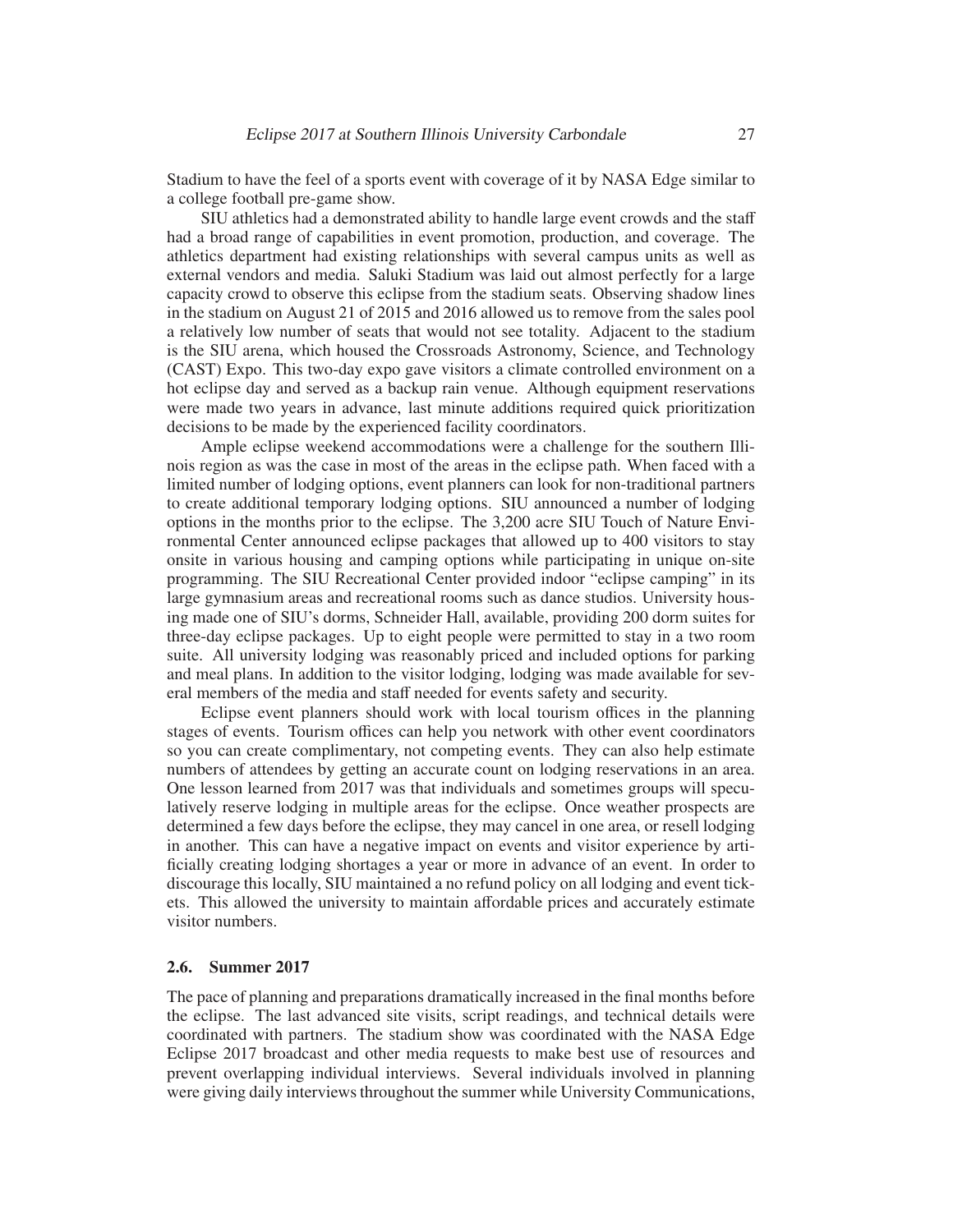28 Baer



Figure 1. Eclipse Day at Saluki Stadium getting started with host, Mat Kaplan (on left) and Eclipse Reporter, Michelle Nichols (on right). Photo courtesy of Steve Buhman, Southern Illinois University.

WSIU, and Athletics eclipse team leaders dealt with increasing media logistics requests. The start of the summer brought concerns of low ticket sales and the possibility of not breaking even on ticket sales. However, in our final meeting, just two weeks before the eclipse, it was announced that all lodging had sold out and the entire stadium, 14,000 ticketed seats plus several hundred more in the Stadium Club and suite areas were expected to sell out soon. There was constant activity around the athletics facilities as infrastructure went into place to support the vendors, media, and outreach partners arriving on campus in preparation of the events. The collaboration with the Athletics department exceeded all expectations. Athletics put their entire staff on notice that they were all to work eclipse events. Amtrak train service decided to add an eclipse train to Carbondale that would include a special delegate car reserved for state representatives and staff from the state capital.

### 3. Welcome to the Eclipse Crossroads of America

New student move-in at SIU started on Wednesday, August 16 and immediately flowed into the eclipse themed week of welcome and eclipse event kickoff on Friday, August 18. The kickoff events were initiated at a new student pep rally that had an atmosphere of excitement and anticipation for the upcoming eclipse. Fellow eclipse committee cochair, Scott Ishman, NASA Edge co-host, Chris Geirch, and I spoke about the eclipse to a fired-up incoming freshmen class. Immediately following the pep rally was the Crossroads Festival, a four-day event including music, food, and fun. The Eclipse Comic-con, hosted by the SIU Student center was the first Comic-con to be held at SIU.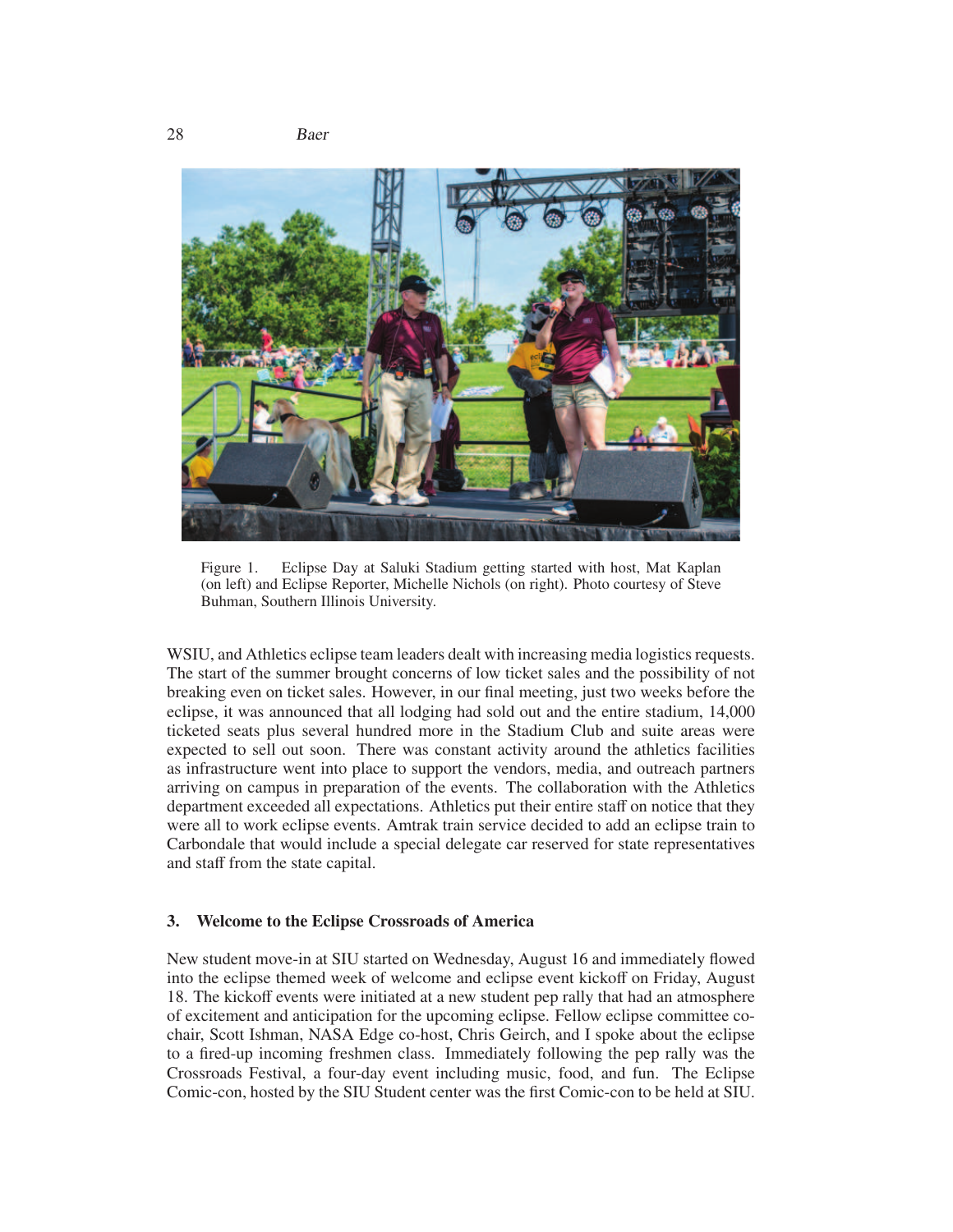It was designed as an affordable family friendly experience. Attendance was measured at 3,084 visitors over 2 days, and considered to be a great success based on feedback from students, visitors, and vendors. The event was cross promoted with our other events, such as the CAST Expo, and the Crossroads Eclipse Research Workshop to maximize exposure. The research workshop was created to give those doing research on campus for the 2017 eclipse a forum to present and a structure to conduct experiments and collaborate. The presentation portion was free and open to the public and consisted of 6 presentations over 2 hours.

The free CAST Expo took place over the Sunday and eclipse Monday at the SIU Arena and was attended by an estimated 10,000 visitors. The bulk of the expo areas were family-friendly with hands on demonstration booths and activities. Although all areas of the expo were well visited, highlights included the two planetariums, one donated by the Adler Planetarium of Chicago, and the second one owned and operated by LA Space. A full talk schedule in the expo was also very popular with hundreds of visitors typically watching the main stage at any given time. Expo programming was halted from 1 pm to 2 pm on eclipse day to allow people sufficient time to head outside and enjoy totality. The expo and talks resumed from 2 pm until 5 pm. This was purposefully extended to provide ample exit time for outgoing traffic.

The night before the eclipse an entertaining and informative show was given by Mat Kaplan, host of Planetary Radio Live from SIU Schryock Auditorium. This 2 hour event featured music by the local Jenny Johnson Band performing their new song, "Solar Eclipse," as well as several special guests to speak to the science and public outreach aspects of solar eclipses. The event "sold out" the 1,200 free tickets offered to the public in advance.



Figure 2. Saluki Spirit team entertaining the stadium crowd between edu-tainment activities in the stadium. Photo courtesy of Steve Buhman, Southern Illinois University.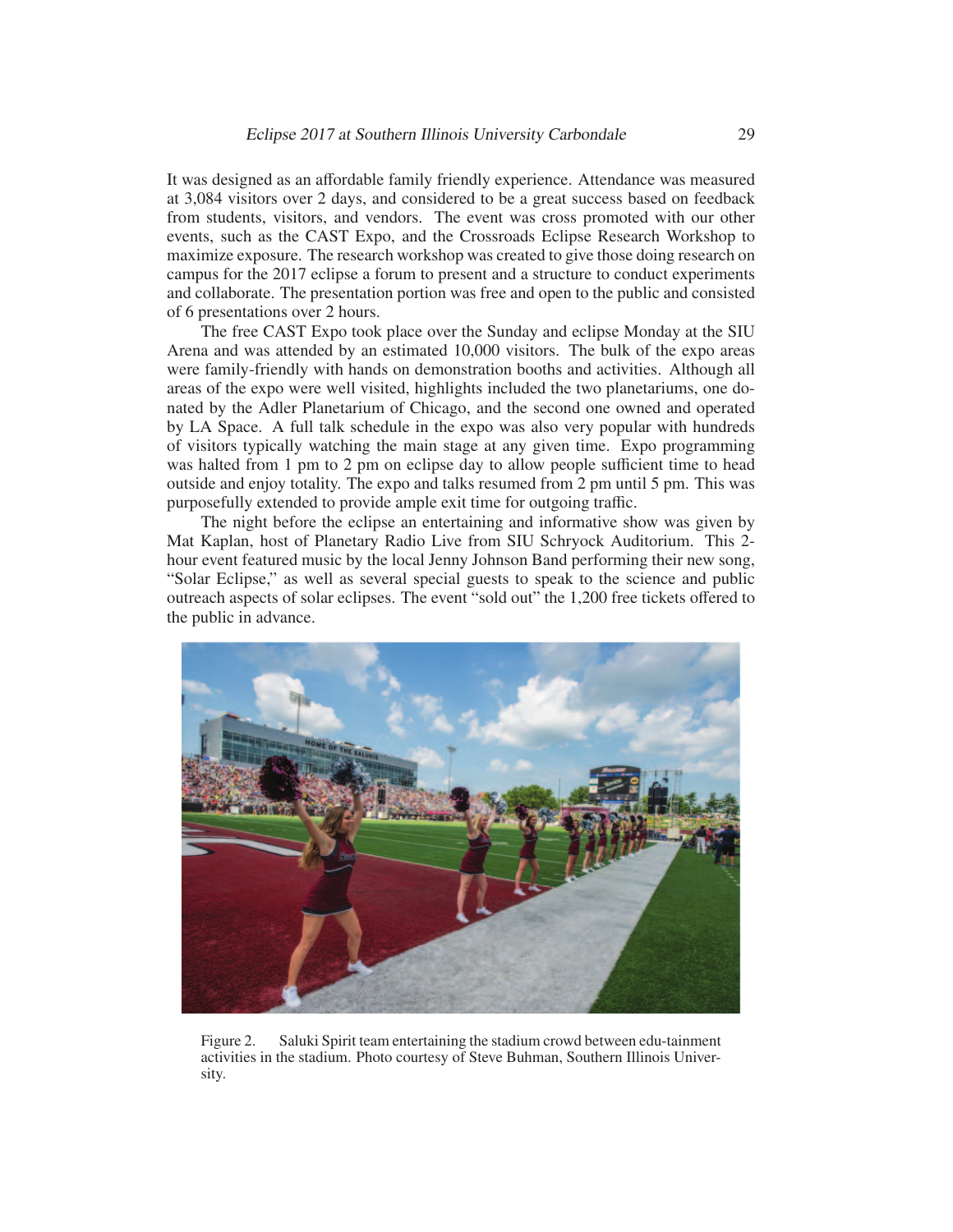### 30 Baer

# 4. Eclipse Day

The main event started at 10am, August 21, 2017 at Saluki Stadium. All eyes were on Mat Kaplan, host of Eclipse Day at Saluki Stadium as he was led into the stadium by a procession of Star Wars cosplayers. "Eclipse reporters," Michelle Nichols of the Adler Planetarium and Jeff McGoy from SIU roamed the stadium throughout the day interacting with the energetic crowd and assisting to explain scripted edutainment activities. Designed for the general public, the event included basic explanation of eclipse phenomenon by the hosts. It included more in depth field interviews with groups such as the Citizen CATE (Continental-American Telescopic Eclipse) Experiment, the Louisiana Space Consortium launching high altitude balloons from the field, and Girl Scouts involved in a large-scale shadow bands observation in cooperation with the SIU Physics club. Major event coverage was provided by eighty-four national and international media organizations represented by just over three hundred individuals, the bulk of which were in and around the stadium.



Figure 3. SIU Physics students and girl scouts place shadow band observation tarps on the stadium field just prior to totality. Photo courtesy of Steve Buhman, Southern Illinois University.

The excitement of the crowd in the stadium grew more tense as totality approached. The video screens and lighting was turned off. Clouds parted in the final moments before second contact and the roar of the crowd became deafening as the diamond ring appeared. The Citizen CATE telescope on the field recorded 12 seconds of totality frames prior to totality being obscured by a heavy cloud directly overhead. Despite the clouds, a beautiful 360 degree sunset was observed, as well as Venus and Jupiter. The crowd was in awe of the brief totality and yelling for more.

For the next two minutes, the enthusiasm of the crowd was at times overwhelming as they swayed between the awe of the moment, and chanting for the cloud to move.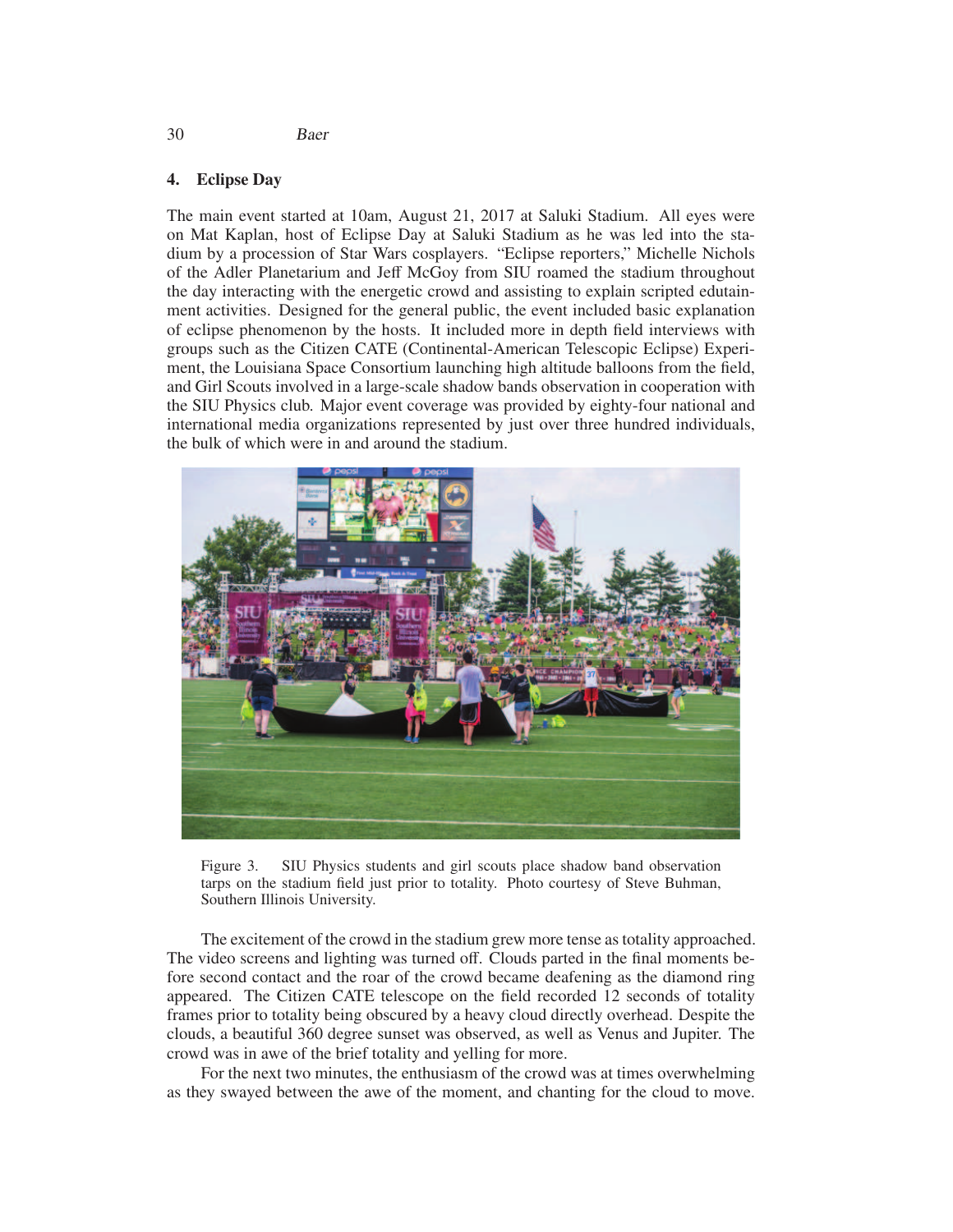

Figure 4. The first diamond ring of eclipse 2017 over Saluki stadium. Photo courtesy of Steve Buhman, Southern Illinois University.

There were only moments left until the end of totality and it appeared like the cloud was finally moving. Visible light levels over parts of the stadium changed and the crowd erupted as light from the corona broke through. First on the west side of the stadium, and sweeping east, the cloud parted and the stadium was able to see the last moments of totality and then the final diamond ring. It was an incredible experience similar to being part of a championship game with the winning touchdown occurring in the final seconds. The only difference was that everyone was cheering for the same team, the eclipse. "We have shadow bands," was announced by Michelle Nichols over the loudspeakers a few minutes after totality. The sky had opened up directly in front of sun. Shadow bands were visible on all flat surfaces in and around the stadium, and especially on the eight tarps that had been placed on the field just prior to totality. As part of the shadow bands observation experiment, two of the tarps were marked with directional and distance indicators consisting of blue tape spaced every foot. Video of shadow bands recorded in the stadium before and after totality can be viewed online.<sup>7</sup>

The large majority of the people started flowing out of campus and heading home immediately following totality with small groups remaining to enjoy the final talks in the expo. Within a few hours, campus traffic was back to normal levels. There were

<sup>7</sup>https://www.youtube.com/watch?v=Wxf\_9LsR1so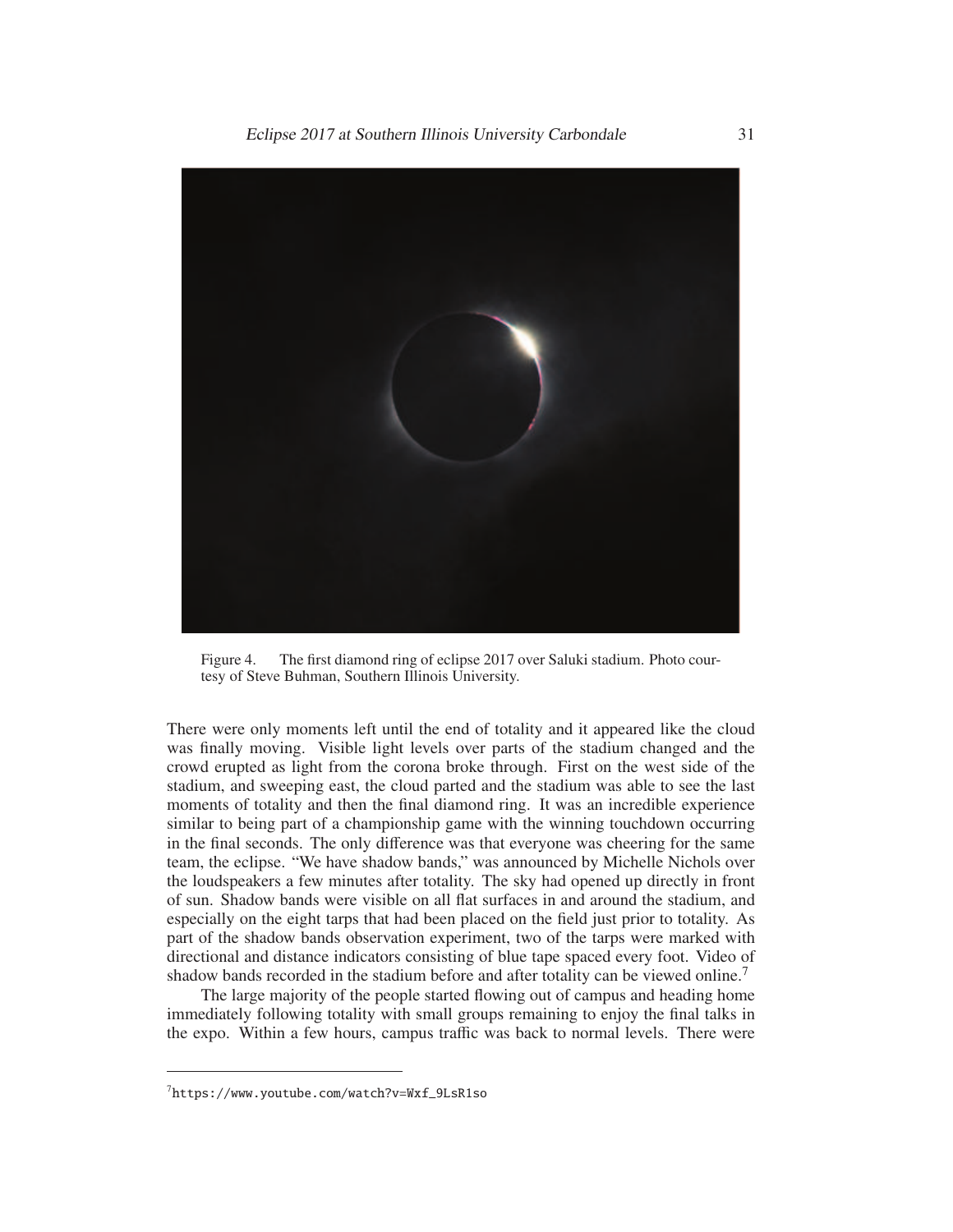

Figure 5. Visitors react to the start of totality at Saluki Stadium. Photo courtesy of Steve Buhman, Southern Illinois University.

zero security incidents on campus and a minimal number of people were seen for heat related injuries. Almost no cleanup was necessary. The students and visitors did an outstanding job. They were very respectful and cleaned up after themselves. Post-event comments were overwhelmingly positive and included inquiries to reserve tickets for the next event in 2024.

Our goals were accomplished: we got the public interested in science, and encourage them to take the next steps. Seeing an eclipse in a cloud free sky is beautiful, but clouds at the stadium added real drama. It got people on their feet and unified as they all cheered for the eclipse. It was a true group experience where people felt like they pulled together and willed the cloud to move. Best of all, it left them asking questions and wanting to learn more.

The total solar eclipse planning and activities at SIU are the subject of two documentaries, "2:38: A Glimpse into the Eclipse," <sup>8</sup> by SIU students Malea Bailey and Marcia Kuhlman and, "In the Shadow," created by Mark Stoffel and Howard Motyl in the SIU College of Mass Communication and Media Arts. Eclipse 2024 and interim activities will be posted at eclipses.siu.edu and on SIU social media.

Acknowledgments. We would like to thank Southern Illinois University Carbondale leadership, the Eclipse 2017-2024 Steering Committee, and the hundreds of SIU students, faculty, staff, and community volunteers who participated in eclipse planning and events. We would additionally like to thank the external partners who made significant contributions to eclipse planning and events at SIU Carbondale: The City of Carbondale; Cinnamon Wheeles-Smith, Carbondale Tourism; Michelle Nichols, The Adler Planetarium of Chicago; Alex Young and Lou Mayo, NASA Space Science Education Consortium; Chris Giersch and Blair Allen, NASA EDGE; T. Gregory Guzik,

<sup>8</sup>https://www.youtube.com/channel/UC1SRLWRJ58eZiev4vf\_lhJQ